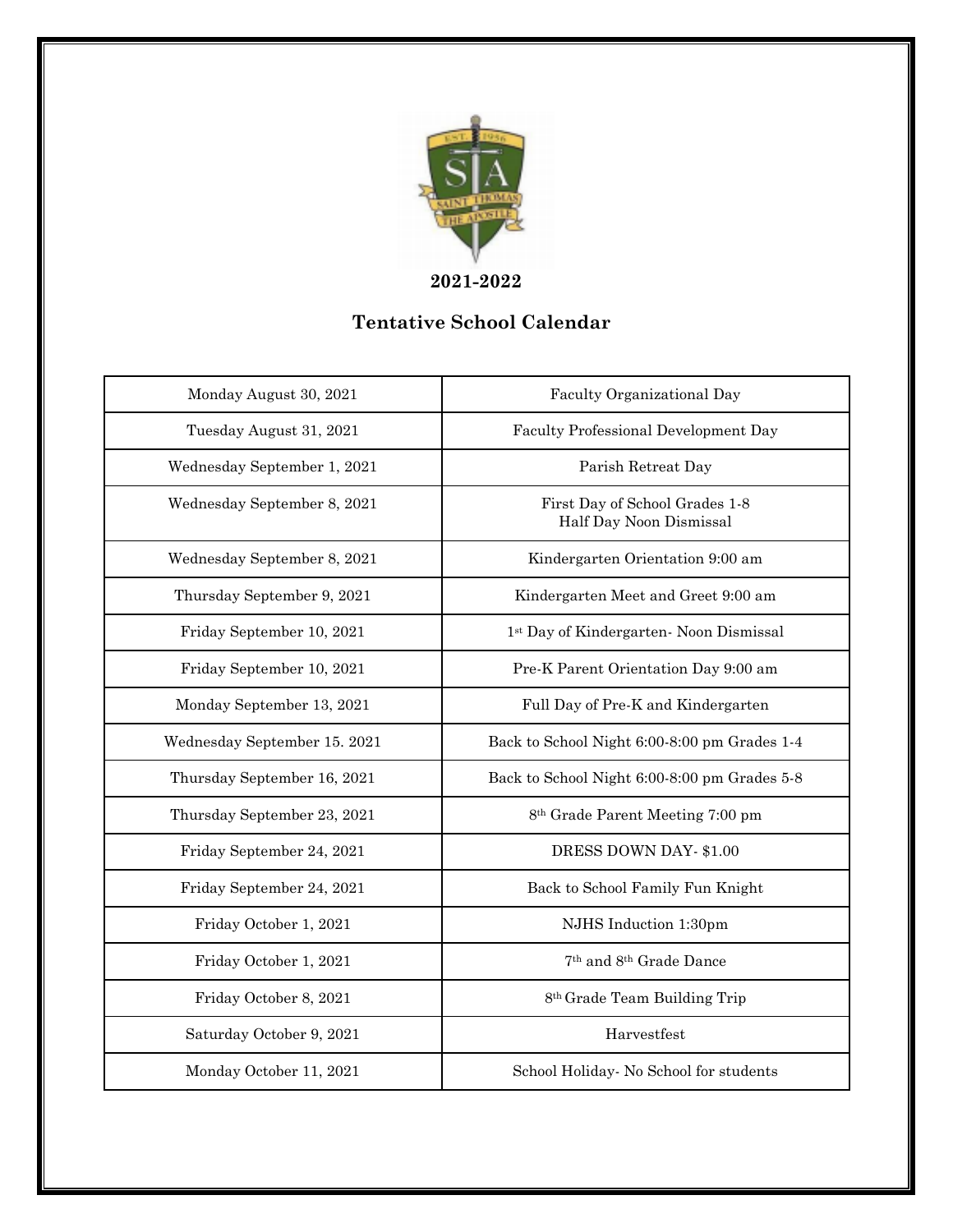| Monday October 18, 2021                  | <b>School Pictures</b>                                       |
|------------------------------------------|--------------------------------------------------------------|
| Wednesday October 20, 2021               | 1st Trimester Progress Reports- Grades 3-8                   |
| Friday October 22, 2021                  | 8 <sup>th</sup> Grade Living Rosary Presentation             |
| Friday-Sunday October 22-24, 2021        | <b>Haunted House</b>                                         |
| Thursday October 28, 2021                | Dress Down Day and 8th Grade Bake Sale                       |
| Friday October 29, 2021                  | Halloween Costume Dress Down Day- NO Masks or<br>Makeup      |
| Monday November 1, 2021                  | Parent Teacher Conferences- NO SCHOOL FOR<br><b>STUDENTS</b> |
| Tuesday November 2, 2021                 | Winter Uniforms Start                                        |
| Thursday November 4, 2021                | Confirmation 4:00 pm. Half Day NO CARES                      |
| Wednesday November 17, 2021              | Prayer Partner Breakfast Grade 2 and 8 in the Social<br>Hall |
| Wednesday November 24, 2021              | Half Day NO PM CARES                                         |
| Thursday and Friday November 25-26, 2021 | Thanksgiving Holidays                                        |
| Monday November 29, 2021                 | Faculty Retreat- No School for Students                      |
| Friday December 3, 2021                  | End of the 1st Trimester                                     |
| Friday December 3, 2021                  | Santa's Secret Shop                                          |
| Saturday December 4, 2021                | Lunch with Santa                                             |
| Monday December 6, 2021                  | 2 <sup>nd</sup> Trimester Begins                             |
| Monday-Wednesday December 6-8, 2021      | Middle States Visit                                          |
| Friday December 10, 2021                 | 1st Trimester Report Cards Issued                            |
| Thursday December 16, 2021               | Christmas PJ Dress Down Day and 8th Grade Bake<br>Sale       |
| Wednesday December 22, 2021              | Grandparents Christmas Show 1:00 pm                          |
| Wednesday December 22, 2021              | Christmas Show 6:00pm in Church                              |
| Thursday December 23- January 2, 2022    | Christmas Holidays                                           |
| Monday January 3, 2022                   | Classes Resume                                               |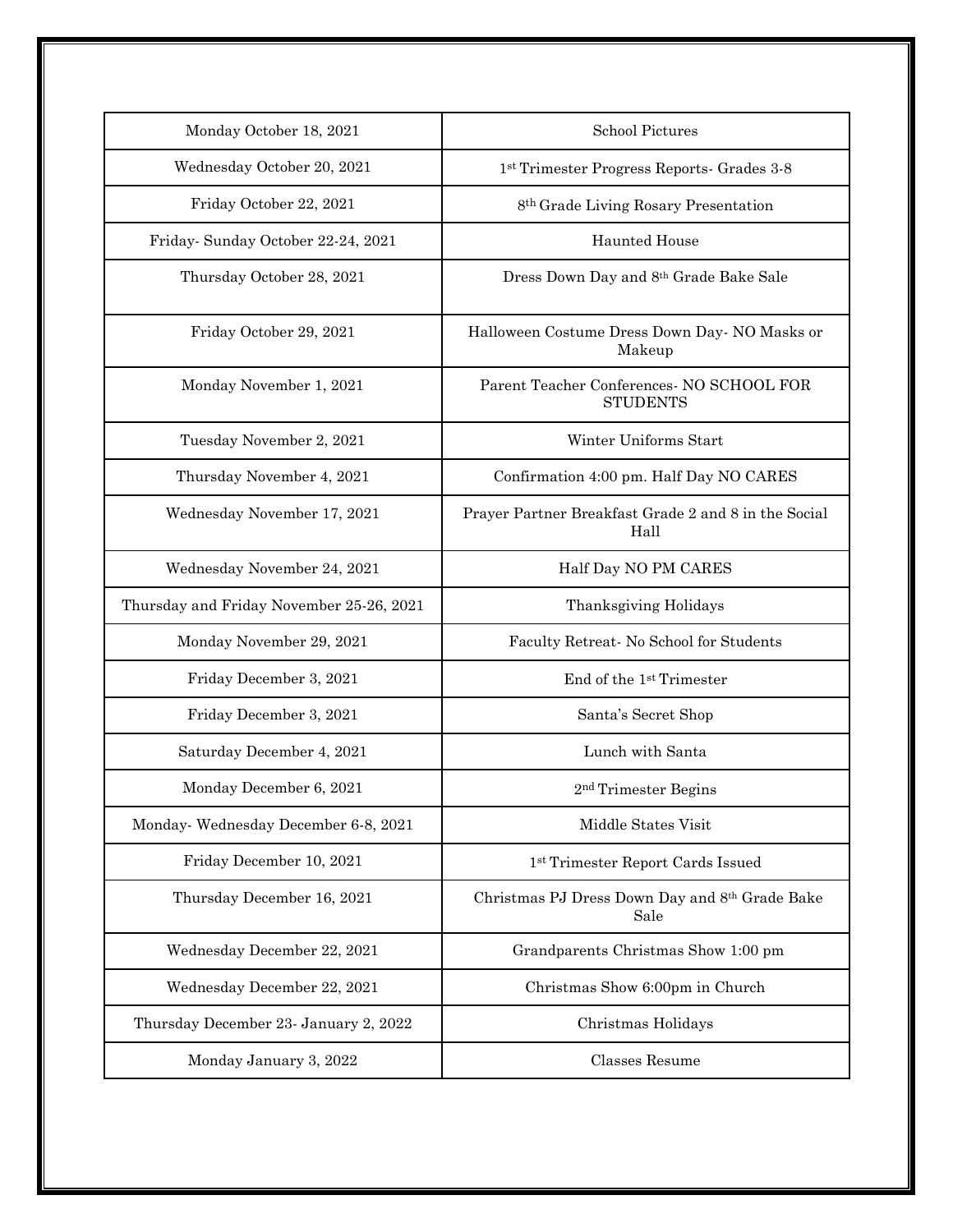| Friday January 14, 2022               | No School- Pastors Holiday- Feast of St. Francis De<br>Sales                    |
|---------------------------------------|---------------------------------------------------------------------------------|
| Monday January 17, 2022               | NO School- Martin Luther King Jr. Day                                           |
| January 30- February 4, 2022          | Catholic Schools Week                                                           |
| Wednesday February 2, 2022            | 2 <sup>nd</sup> Trimester Progress Reports Issued                               |
| Thursday February 3, 2022             | Feast of St. Baize -Blessing of the Throats                                     |
| Wednesday February 9, 2022            | 8 <sup>th</sup> Grade Parent Meeting-7:00pm                                     |
| Friday February 11, 2022              | 8 <sup>th</sup> Grade Bake Sale                                                 |
| Monday February 14, 2022              | Valentines Day Dress Down Day-8th Grade Fundraiser                              |
| Monday February 21, 2022              | Presidents Day- School Holiday                                                  |
| Sunday February 27, 2022              | American Girl Bingo                                                             |
| Wednesday March 2, 2022               | Ash Wednesday                                                                   |
| Friday March 4, 2022                  | 8 <sup>th</sup> Grade Retreat                                                   |
| Friday March 4- Friday March 11, 2022 | Terra Nova Testing Grades 4-8                                                   |
| Wednesday March 9, 2022               | Archbishop Perez's<br>Pastoral Visit. Mass with the community                   |
| Friday March 11, 2022                 | Half Day-Faculty Meeting- NO PM CARES                                           |
| Monday March 14, 2022                 | No School for Students- Professional Development<br>Day. Start of 3rd Trimester |
| Tuesday March 15, 2022                | 8 <sup>th</sup> Grade Graduation Pictures and Spring Pictures                   |
| Thursday March 17, 2022               | Dress Down Day and 8th Grade Bake Sale                                          |
| Friday March 25, 2022                 | 7 <sup>th</sup> and 8 <sup>th</sup> Grade Dance                                 |
| Friday April 1, 2022                  | <b>Talent Show</b>                                                              |
| Wednesday April 13, 2022              | Half Day- NO PM CARES                                                           |
| Thursday April 14- Tuesday April 19   | <b>Easter Tritium and Easter Break</b>                                          |
| Wednesday April 20, 2022              | Classes Resume                                                                  |
| Wednesday April 27, 2022              | 3 <sup>rd</sup> Trimester Progress Reports                                      |
| Wednesday May 4, 2022                 | Pre-K Mothers Breakfast                                                         |